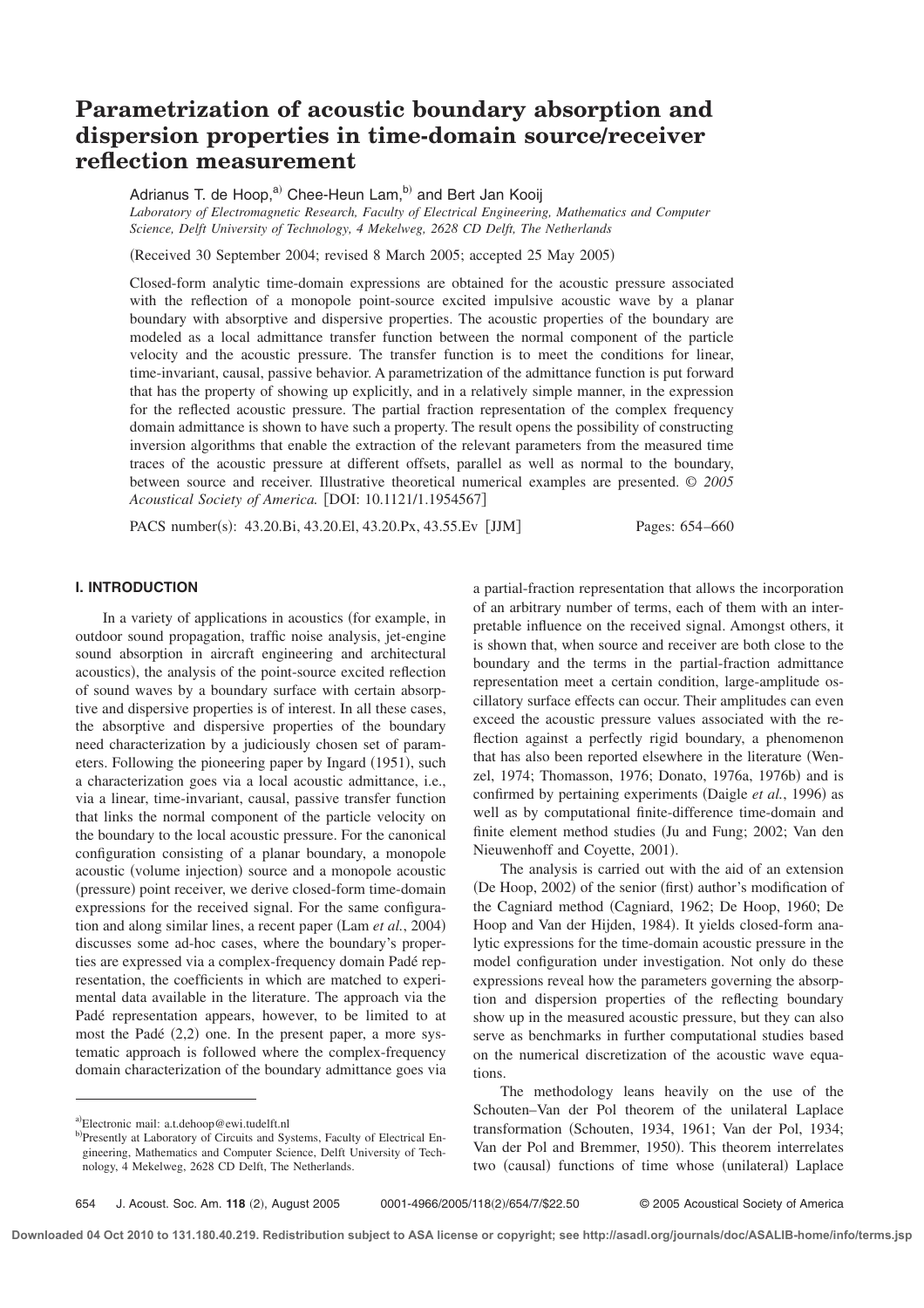transforms are related such that the Laplace transform of the latter arises out of the Laplace transform of the former upon replacing the transform parameter *s* with a certain function  $\phi(s)$ , where  $\phi(s)$  belongs to the class of functions for which a causal time function corresponding to exp $[-\phi(s)\tau]$ , with  $\tau \geq 0$ , exists.

The analysis can be carried out for an arbitrary number of terms in the partial-fraction characterization of the boundary's acoustic admittance, each of them provided with its associated two parameters. This implies that a rather accurate tuning of the parameters to match the measured values of the admittance (a procedure that is usually carried out in the frequency domain) can be achieved by incorporating a sufficient number of terms.

Some theoretical numerical examples illustrate how some physical phenomena can be attributed to certain ranges of the values of the parameters involved.

#### **II. FORMULATION OF THE PROBLEM**

Position in the configuration is specified by the coordinates  $\{x, y, z\}$  with respect to an orthogonal, Cartesian reference frame with the origin  $O$  and the three mutually perpendicular base vectors  $\{i_x, i_y, i_z\}$  of unit length each; they form, in the indicated order, a right-handed system. The position vector is  $\mathbf{r} = x\mathbf{i}_x + y\mathbf{i}_y + z\mathbf{i}_z$ . The vectorial spatial differentiation operator is  $\nabla = i_x \partial_x + i_y \partial_y + i_z \partial_z$ . The time coordinate is *t*; differentiation with respect to time is denoted by  $\partial_t$ .

The acoustic wave motion is studied in the half-space  $D=\{-\infty\leq x\leq \infty, -\infty\leq y\leq \infty, 0\leq z\leq \infty\}$ , which is filled with a fluid with volume density of mass  $\rho_0$  and compressibility  $\kappa_0$ . The speed of sound waves in it is  $c_0 = (\rho_0 \kappa_0)^{-1/2}$ . The acoustic wave motion is excited by an acoustic monopole point source with volume injection rate  $Q_0(t)$  and located at  $r_0 = \{0, 0, h\}$ , with  $h \ge 0$ . We assume that  $Q_0(t) = 0$  for  $t < 0$ . The acoustic pressure  $p(r, t)$  and the particle velocity  $v(r, t)$ then satisfy the first-order acoustic wave equations (De Hoop, 1995, p. 44)

$$
\nabla p + \rho_0 \partial_t \mathbf{v} = \mathbf{0},\tag{1}
$$

$$
\nabla \cdot \mathbf{v} + \kappa_0 \partial_t p = Q_0(t) \delta(\mathbf{r} - \mathbf{r}_0). \tag{2}
$$

Causality entails that  $p(r, t) = 0$  and  $v(r, t) = 0$  for  $t < 0$  and all  $r \in \mathcal{D}$ . The acoustic properties of the planar boundary are modeled via the local, linear, time-invariant, causal, passive acoustic admittance relation

$$
v_z(x, y, 0, t) = -(\rho_0 c_0)^{-1} Y(t) * p(x, y, 0, t),
$$
  
(3)

where  $*$  denotes time convolution and  $Y(t)$  is the boundary's acoustic time-domain admittance transfer function, normalized with respect to the acoustic plane-wave admittance  $(\rho_0 c_0)^{-1}$  of the fluid. Figure 1 shows the configuration.

The acoustic wave field in the fluid is written as the superposition of the incident wave field to be denoted by the superscript *i* and the reflected wave field to be denoted by the superscript *r*. The incident wave field is the wave field that is



FIG. 1. Fluid-filled half-space with volume injection point source, acoustic pressure point receiver, and reflecting absorptive and dispersive boundary.

generated by the source and would be the total wave field in the absence of the boundary. Its acoustic pressure satisfies the scalar wave equation

$$
\nabla^2 p^i - c_0^{-2} \partial_t^2 p^i = -\rho_0 \partial_t Q_0(t) \delta(x, y, z - h). \tag{4}
$$

From this equation we obtain (see, for example, De Hoop, 1995, pp. 93-97)

$$
p^{i}(\mathbf{r},t) = \rho_0 \partial_t^2 Q_0(t) * G^{i}(\mathbf{r},t),
$$
\n(5)

in which the incident-wave Green's function is

s*t*d

$$
G^{i}(\mathbf{r},t) = \frac{H(t - T_0)}{4\pi D_0} \quad \text{for } D_0 > 0,
$$
 (6)

with

$$
D_0 = [x^2 + y^2 + (z - h)^2]^{1/2} \ge 0
$$
\n(7)

as the distance from the source to the receiver,

$$
T_0 = D_0/c_0 \tag{8}
$$

as the travel time from source to receiver and  $H(t)$  as the Heaviside unit step function.

#### **III. THE COMPLEX SLOWNESS REPRESENTATION FOR THE ACOUSTIC WAVE FIELDS**

The time invariance of the configuration and the causality of the sound waves are taken into account by the use of the unilateral Laplace transform:

$$
\{\hat{p}, \hat{\boldsymbol{v}}\}(\boldsymbol{r}, s) = \int_{t=0}^{\infty} \exp(-st) \{p, \boldsymbol{v}\}(\boldsymbol{r}, t) dt.
$$
 (9)

The Laplace transform parameter *s* is taken positive and real. Then, according to Lerch's theorem (Widder, 1946) a oneto-one mapping exists between  $\{p, v\}(r, t)$  and their time-Laplace transformed counterparts  $\{\hat{p}, \hat{v}\}(r, s)$ . The fluid is initially at rest, which has the consequence that the transformation property  $\partial_t \rightarrow s$  holds. Next, the complex slowness representations for  $\{\hat{p}, \hat{v}\}(r, s)$  are introduced as

J. Acoust. Soc. Am., Vol. 118, No. 2, August 2005 de Hoop et al.: Parametrization of an acoustic admittance-boundary 655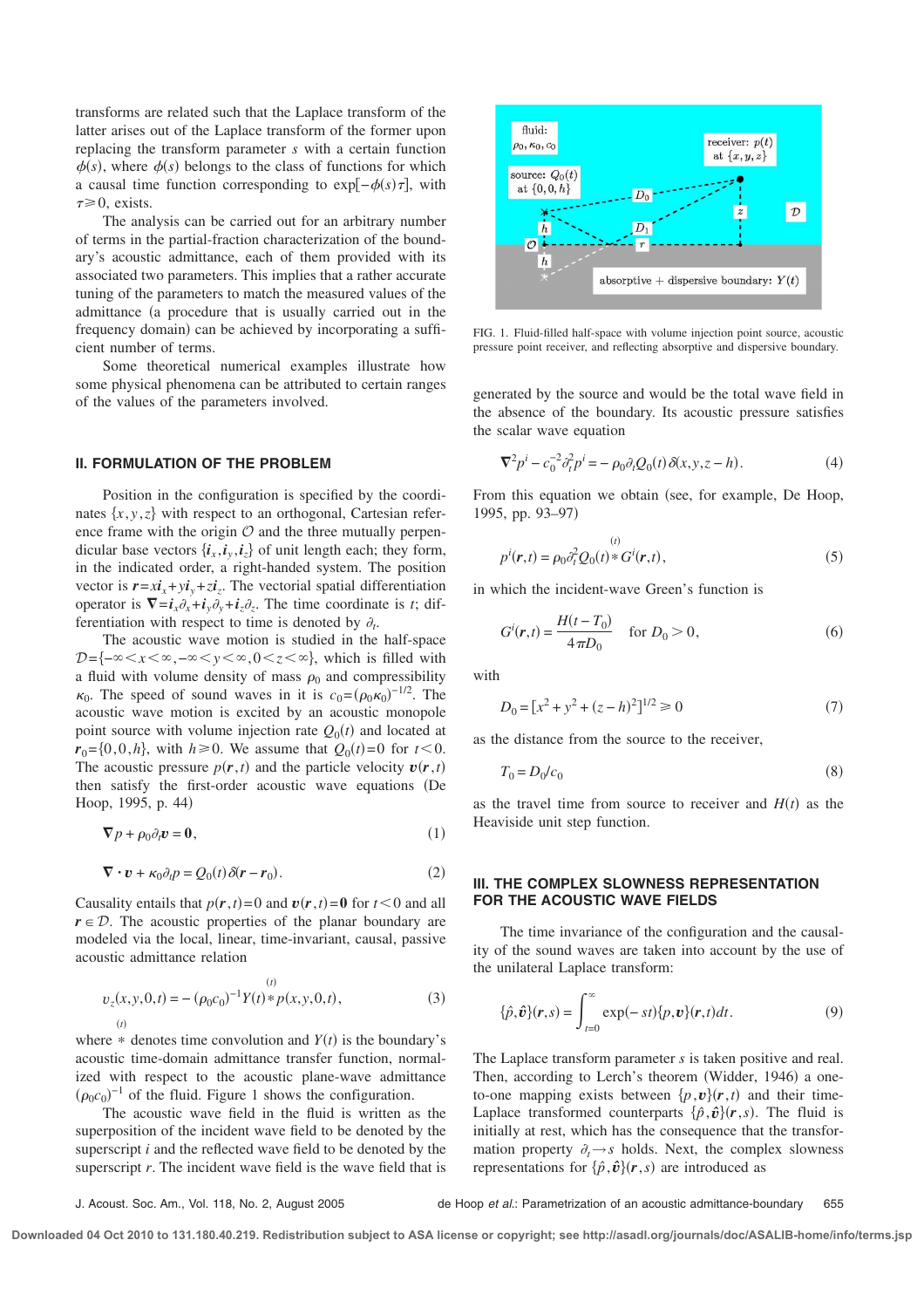$$
\{\hat{p}, \hat{\boldsymbol{\upsilon}}\}(x, y, z, s) = \frac{s^2}{4\pi^2} \int_{\alpha = -\infty}^{\infty} d\alpha \int_{\beta = -\infty}^{\infty} {\{\tilde{p}, \tilde{\boldsymbol{\upsilon}}\}(\alpha, \beta, z, s) \times \exp[-i s (\alpha x + \beta y)] d\beta},
$$
\n(10)

where  $\alpha$  and  $\beta$  are the wave slownesses in the *x* and *y* directions, respectively. This representation entails the properties  $\partial_x \rightarrow -i s \alpha$ ,  $\partial_y \rightarrow -i s \beta$ . Use of the transforms in Eqs. (1)–(4) yields for the incident wave

$$
\tilde{p}^i(\alpha, \beta, z, s) = \frac{\rho_0 \hat{Q}_0(s)}{2\gamma_0} \exp(-s\gamma_0|z - h|),\tag{11}
$$

while for the reflected wave we write

$$
\tilde{p}^r(\alpha, \beta, z, s) = \frac{\rho_0 \hat{Q}_0(s)}{2\gamma_0} \tilde{R} \exp[-s\gamma_0(z+h)],\tag{12}
$$

in which

$$
\gamma_0(\alpha, \beta) = (c_0^{-2} + \alpha^2 + \beta^2)^{1/2}
$$
 with Re $(\gamma_0) \ge 0$  (13)

is the wave slowness normal to the boundary and  $\tilde{R}$  denotes the slowness-domain reflection coefficient. Use of Eqs.  $(11)$ and  $(12)$  in the complex slowness domain counterpart of the admittance boundary condition  $(3)$ , together with the property  $[cf. Eq. (1)]$ 

$$
\tilde{v}_z = -(s\rho_0)^{-1}\partial_z \tilde{p},\qquad(14)
$$

Eqs.  $(11)$ ,  $(12)$ , and  $(14)$  lead to

$$
(\gamma_0/\rho_0)(1 - \tilde{R}) = (\rho_0 c_0)^{-1} \hat{Y}(s)(1 + \tilde{R}),
$$
\n(15)

from which it follows that

$$
\widetilde{R} = \frac{c_0 \gamma_0 - \hat{Y}(s)}{c_0 \gamma_0 + \hat{Y}(s)} = 1 - \frac{2\hat{Y}(s)}{c_0 \gamma_0 + \hat{Y}(s)}.
$$
\n(16)

### **IV. SPACE-TIME EXPRESSIONS FOR THE ACOUSTIC WAVE FIELD CONSTITUENTS**

The expressions for the time Laplace transformed reflected wave field quantities are written as

$$
\hat{p}^r(\mathbf{r},s) = \rho_0 s^2 \hat{Q}_0(s) \hat{G}^r(\mathbf{r},s),\tag{17}
$$

$$
\hat{\boldsymbol{v}}^r(\boldsymbol{r},s) = -s\hat{Q}_0(s) \boldsymbol{\nabla} \hat{G}^r(\boldsymbol{r},s),\tag{18}
$$

in which

$$
\hat{G}^r(\mathbf{r}, s) = \frac{1}{4\pi^2} \int_{\alpha = -\infty}^{\infty} d\alpha \int_{\beta = -\infty}^{\infty} \tilde{R} \frac{1}{2\gamma_0} \exp\{-s[i(\alpha x + \beta y) + \gamma_0 (z + h)]\} d\beta
$$
\n(19)

is the time Laplace transformed reflected-wave Green's function. The time-domain counterparts of Eqs.  $(17)–(19)$  are determined with the aid of an extension (De Hoop,  $2002$ ) of the standard modified Cagniard method (De Hoop, 1960; De Hoop and Van der Hijden, 1984). First, upon writing *x*  $=r \cos(\theta)$ ,  $y=r \sin(\theta)$ , the transformation

$$
\alpha = ip\cos(\theta) - q\sin(\theta),
$$

$$
\beta = ip \sin(\theta) + q \cos(\theta),\tag{20}
$$

is carried out, which for the slowness normal to the boundary leads to  $\bar{\gamma}_0(q, p) = [\Omega(q)^2 - p^2]^{1/2}$ , with  $\Omega(q) = (c_0^{-2} + q^2)^{1/2}$ . Next, the integrand in the integration with respect to  $p$  is continued analytically into the complex *p* plane, away from the imaginary axis and, under the application of Cauchy's theorem and Jordan's lemma, the integration along the imaginary *p* axis is replaced by one along the hyperbolic path (modified Cagniard path) consisting of  $pr + \overline{\gamma}_0(q, p)(z)$  $+h$ )= $\tau$ , together with its complex conjugate, for  $T_1(q) < \tau$  $<\infty$ , where  $T_1(q) = \Omega(q)D_1$  and  $D_1 = [x^2 + y^2 + (z+h)^2]^{1/2} > 0$ is the distance from the image of the source to the receiver, while  $\tau$  is introduced as the variable of integration. In the relevant Jacobian, the relation  $\partial p / \partial \tau = i \bar{\gamma}_0 / [\tau^2 - T_1^2(q)]^{1/2}$  is used. Next, Schwarz's reflection principle of complex function theory is used to combine the integrations in the upper and lower halves of the complex *p* plane, the orders of integration with respect to  $\tau$  and  $q$  are interchanged, and in the resulting integration with repect to *q*, that extends over the interval  $0 < q < (\tau^2/D_1^2 - c_0^{-2})^{1/2}$ , the variable of integration *q* is replaced with  $\psi$  defined through  $q = (\tau^2/D_1^2 - c_0^{-2})^{1/2} \sin(\psi)$ , with  $0 \le \psi \le \pi/2$ . This procedure leads to

$$
\hat{G}^r(r,s) = \frac{1}{4\pi D_1} \int_{\tau=T_1}^{\infty} \exp(-s\tau) \hat{K}^r(r,\tau,s) d\tau,
$$
 (21)

in which

$$
\hat{K}^{r}(\mathbf{r},\tau,s) = \frac{2}{\pi} \int_{\psi=0}^{\pi/2} \text{Re}\left[1 - \frac{2\hat{Y}(s)}{c_{0}\overline{\gamma}_{0} + \hat{Y}(s)}\right] d\psi, \tag{22}
$$

with

$$
c_0 \overline{\gamma}_0 = \Gamma_1(\mathbf{r}, \tau) - i \Gamma_2(\mathbf{r}, \tau) \cos(\psi), \tag{23}
$$

$$
\Gamma_1(\mathbf{r}, \tau) = c_0 \tau(z + h) / D_1^2,\tag{24}
$$

$$
\Gamma_2(r,\tau) = c_0(\tau^2 - T_1^2)^{1/2} r / D_1^2,\tag{25}
$$

is the reflected-wave kernel function and

$$
T_1 = T_1(0) = D_1/c_0 \tag{26}
$$

is the travel time from the image of the source to the receiver. Evaluation of the integral in the right-hand side of Eq.  $(22)$  yields (see the Appendix)

$$
\hat{K}^r(\mathbf{r}, \tau, s) = 1 - \frac{2\hat{Y}(s)}{\{\left[\Gamma_1(\mathbf{r}, \tau) + \hat{Y}(s)\right]^2 + \Gamma_2^2(\mathbf{r}, \tau)\}^{1/2}}.
$$
(27)

Since the right-hand side of Eq.  $(27)$  is an analytic function of *s* in the right half  ${Re(s) > 0}$  of the complex *s* plane, it has a causal time-domain counterpart  $K^r(r, \tau, t)$  that vanishes for  $t < 0$ . In terms of the latter, Eq. (21) leads to the time-domain expression

$$
G^{r}(\mathbf{r},t) = \left[\frac{1}{4\pi D_{1}} \int_{\tau=T_{1}}^{t} K^{r}(\mathbf{r},\tau,t-\tau)d\tau\right] H(t-T_{1}). \quad (28)
$$

To further separate in the second term on the right-hand side of Eq.  $(27)$  the influence of the configurational parameters of the measurement setup from the influence of the parameters

656 J. Acoust. Soc. Am., Vol. 118, No. 2, August 2005 de Hoop et al.: Parametrization of an acoustic admittance-boundary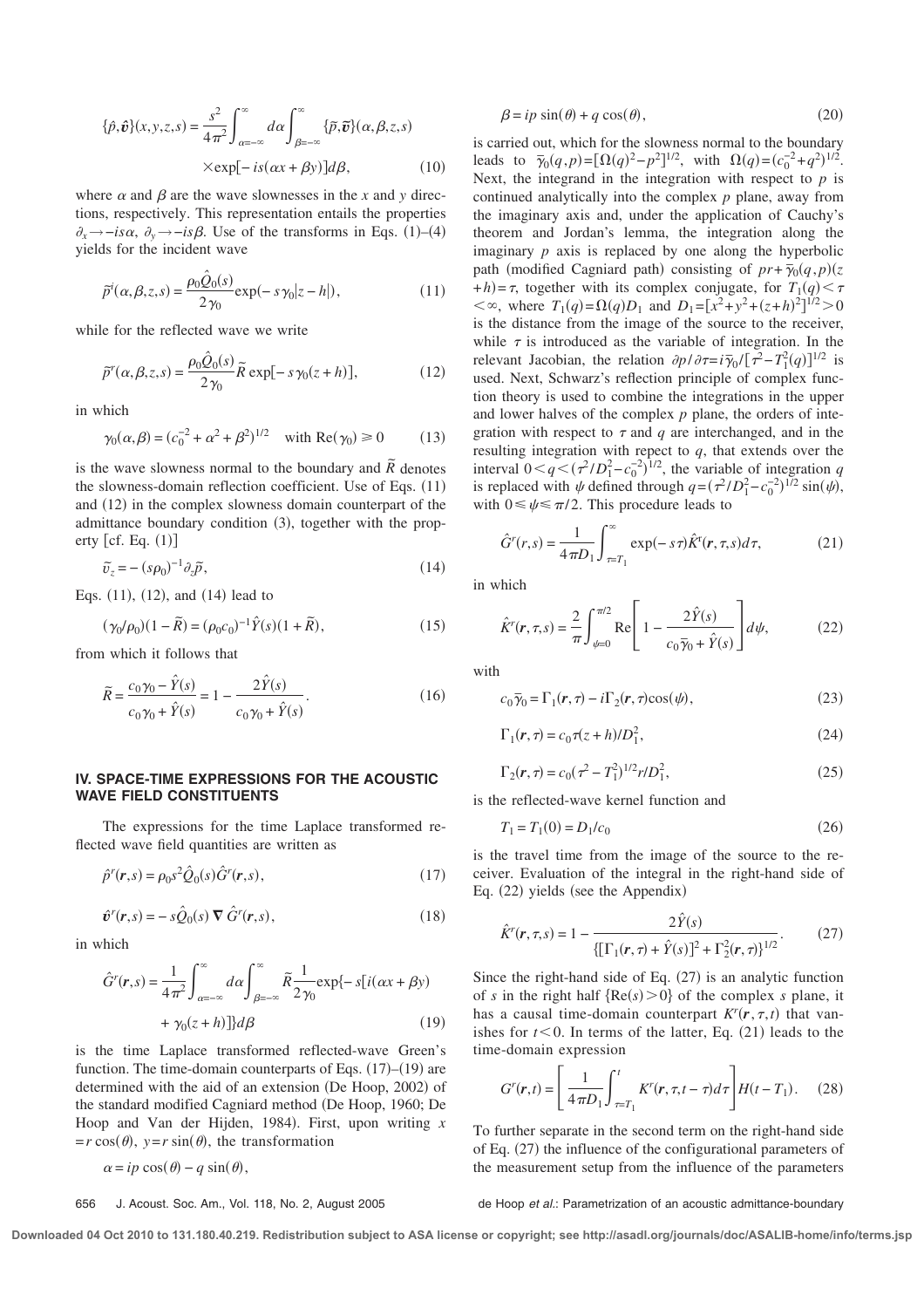associated with the boundary's acoustic admittance on the reflected field acoustic pressure, we make use of the Schouten–Van der Pol theorem of the unilateral Laplace transformation (Schouten, 1934, 1961; Van der Pol, 1934; Van der Pol and Bremmer, 1950) and employ the Laplacetransform integral Formula (29.3.55) from Abramowitz and Stegun (1968, p. 1024), together with some elementary rules of the Laplace transformation to obtain

$$
\frac{\hat{Y}(s)}{\{\Gamma_1(\mathbf{r}, \tau) + \hat{Y}(s)\}^2 + \Gamma_2^2(\mathbf{r}, \tau)\}^{1/2}}
$$
  
=  $1 - \int_{w=0}^{\infty} K_F(\mathbf{r}, \tau, w) \hat{K}_Y(w, s) dw,$  (29)

in which

$$
\hat{K}_Y(w,s) = \exp[-\hat{Y}(s)w]H(w)
$$
\n(30)

and

$$
K_F(\mathbf{r}, \tau, w) = \exp[-\Gamma_1(\mathbf{r}, \tau)w] \{\Gamma_1(\mathbf{r}, \tau) J_0[\Gamma_2(\mathbf{r}, \tau)w] + \Gamma_2(\mathbf{r}, \tau) J_1[\Gamma_2(\mathbf{r}, \tau)w] \} H(w),
$$
\n(31)

where  $J_0$  and  $J_1$  are the Bessel functions of the first kind and orders zero and one, respectively. Use of this result in Eq.  $(27)$  yields

$$
\hat{K}^{r}(r, \tau, s) = -1 + 2 \int_{w=0}^{\infty} K_{F}(r, \tau, w) \hat{K}_{Y}(w, s) dw.
$$
 (32)

In terms of the (causal) time-domain counterpart  $K_Y(w, t)$  of  $\hat{K}_Y(w, s)$  we end up with

$$
K^{r}(r,\tau,t) = -\delta(t) + 2\left[\int_{w=0}^{\infty} K_{F}(r,\tau,w)K_{Y}(w,t)dw\right]H(t).
$$
\n(33)

Note that in this expression the space-time configurational parameters of the fluid only occur in the kernel function  $K_F(r, \tau, w)$ , while the parameters of  $Y(t)$  only occur in the kernel function  $K_Y(w, t)$ . The space-time expressions for the reflected acoustic wave field quantities are from Eqs.  $(17)$ and  $(18)$  finally obtained as

$$
p^{r}(\mathbf{r},t) = \rho_0 \partial_t^2 Q_0(t) * G^{r}(\mathbf{r},t),
$$
\n(34)

$$
\boldsymbol{v}^{r}(\boldsymbol{r},t) = -\partial_{t}Q_{0}(t)^{*} \ \nabla G^{r}(\boldsymbol{r},t). \qquad (35)
$$

In Sec. V, an expression for  $K_Y(w, t)$  is obtained for the case where a partial fraction parametrization of the complex frequency domain acoustic admittance  $\hat{Y}(s)$  is used to specify the boundary's acoustic dispersion and absorption properties.

#### **V. PARTIAL-FRACTION PARAMETRIZATION OF THE COMPLEX FREQUENCY DOMAIN ACOUSTIC ADMITTANCE AND ITS COROLLARIES**

In this section an expression for the kernel function  $K_Y(w, t)$ , introduced via Eq. (30), is constructed for the case where  $\hat{Y}(s)$  is parametrized through a partial fraction representation. Let

$$
\hat{Y}(s) = \sum_{n=0}^{N} \hat{Y}^{(n)}(s),
$$
\n(36)

with

$$
\hat{Y}^{(0)}(s) = Y^{\infty},\tag{37}
$$

$$
\hat{Y}^{(n)}(s) = \frac{A_n}{s + \alpha_n} \quad \text{for } n = 1, ..., N.
$$
 (38)

Since the underlying assumption of such a representation is that  $\hat{Y}(s)$  arises as the causal response from a rational time differentiation operator with real-valued coefficients and a finite number of degrees of freedom, a number of properties hold (Kwakernaak and Sivan, 1991). First,  $\hat{Y}(s)$  has to be real and positive for *s* real and positive, which entails that  $Y^{\infty}$  is real and  $\geq 0$ . Furthermore,  $\hat{Y}(s)$  has, in general, simple poles at  $s = -\alpha_n$  ( $n = 1, \ldots, N$ ) that should be located in the left half of the complex *s*-plane. As to the terms  $\hat{Y}^{(n)}$   $(n=1,...,N)$ two possibilities arise: either  $\alpha_n$  ( $n = 1, ..., N$ ) is real and  $\geq 0$ and the residues  $A_n$  ( $n=1,...,N$ ) at the poles  $s=-\alpha_n$  ( $n=1,...,N$ )  $= 1, \ldots, N$  are real, or pairs of  $\alpha_n$  ( $n = 1, \ldots, N$ ) are complex conjugate with positive real parts and the residues  $A_n$  (*n*  $= 1, \ldots, N$  at such pair of poles  $s = -\alpha_n$   $(n = 1, \ldots, N)$  are each other's complex conjugate. (The case of higher-order poles is most easily handled by a limiting confluence procedure.) Equation (36) entails a representation of  $\hat{K}_Y(w, s)$  of the form

$$
\hat{K}_Y(w,s) = \prod_{n=0}^N \hat{K}_Y^{(n)}(w,s),
$$
\n(39)

with

$$
\hat{K}_Y^{(0)}(w,s) = \exp(-Y^{\infty}w)H(w),
$$
\n(40)

$$
\hat{K}_Y^{(n)}(w,s) = \exp[-Y^{(n)}(s)w]H(w) \text{ for } n = 1,...,N. \tag{41}
$$

The time-domain counterpart of Eq.  $(40)$  is

$$
K_Y^{(0)}(w,t) = \exp(-Y^{\infty}w)H(w)\,\delta(t). \tag{42}
$$

To construct the time-domain counterpart of Eq.  $(41)$  we again use the Schouten–Van der Pol theorem and employ Formula (29.3.75) of Abramowitz and Stegun (1968, p. 1026), together with some elementary rules of the time Laplace transformation to obtain

$$
K_Y^{(n)}(w,t) = H(w)\delta(t) - \exp(-\alpha_n t)
$$
  
× $(A_n w/t)^{1/2} J_1[2(A_n wt)^{1/2}]H(w)H(t)$   
for  $n = 1,...,N$ . (43)

In terms of Eq.  $(43)$  (that also holds for complex values of

#### J. Acoust. Soc. Am., Vol. 118, No. 2, August 2005 de Hoop et al.: Parametrization of an acoustic admittance-boundary 657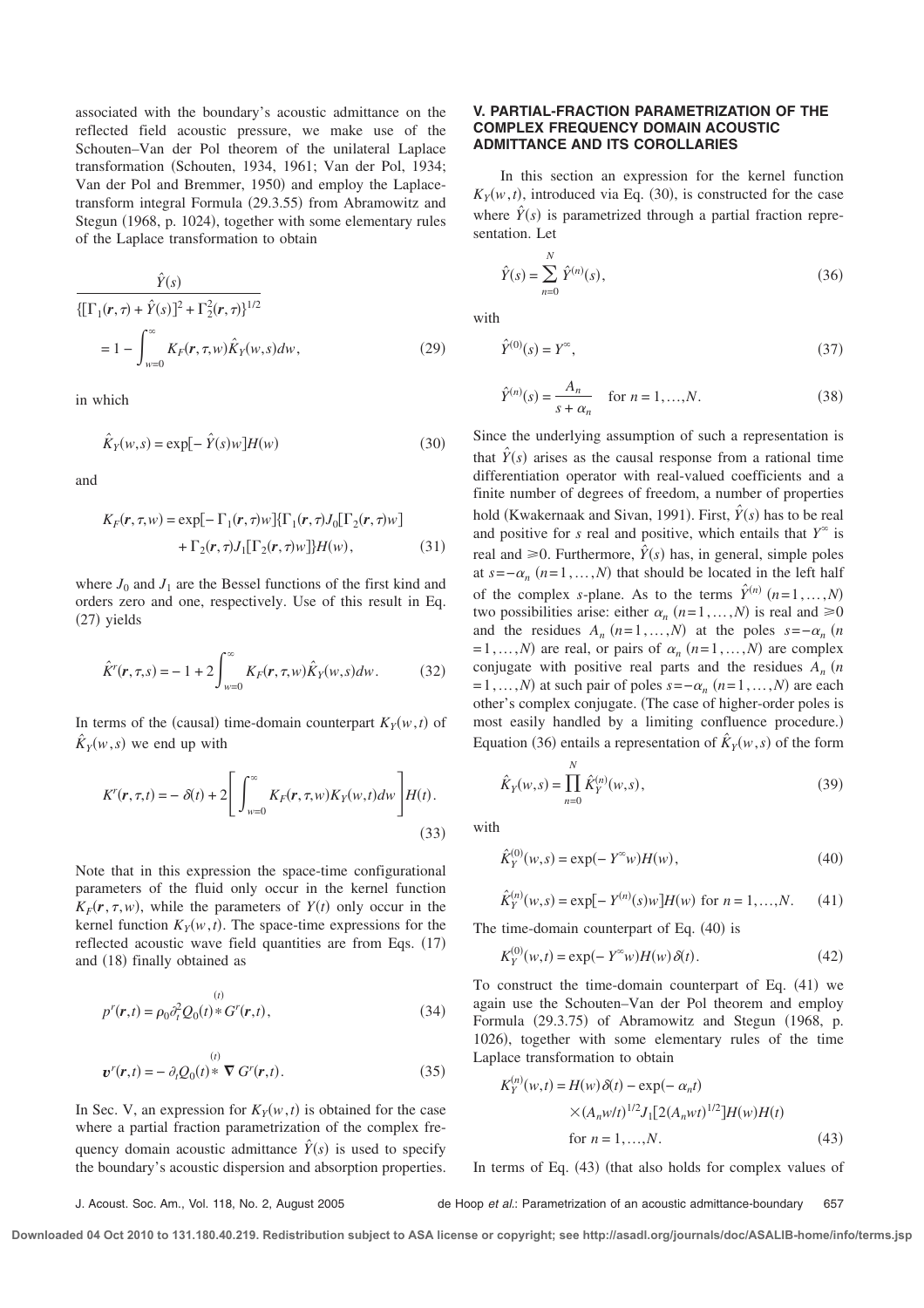the parameters), the time-domain counterpart of Eq.  $(39)$  follows as

$$
K_Y(w,t) = K_Y^{(0)}(w,t) * K_Y^{(1)}(w,t) * \cdots * K_Y^{(N)}(w,t).
$$
 (44)

In this expression each of the factors contains only two parameters, a property that can facilitate the parameter sensitivity analysis of the reflection measurement setup.

#### **VI. PLANE-WAVE ADMITTANCE PARAMETRIZATION OF THE COMPLEX FREQUENCY DOMAIN ACOUSTIC ADMITTANCE AND ITS COROLLARIES**

In this section an expression for the kernel function  $K_Y(w, t)$ , introduced via Eq. (30), is constructed for the case where  $\hat{Y}(s)$  is parametrized through a plane-wave admittance expression, applying to a fluid with volume density of mass  $\rho_1$ , compressibility  $\kappa_1$ , normalized inertia relaxation function  $\hat{\alpha}_1(s)$ , and normalized compressibility relaxation function  $\hat{\beta}_1(s)$ . Accordingly, we write (De Hoop, 1995, p. 42)

$$
\hat{Y}_W(s) = Y_1^{\infty} [\hat{X}(s)]^{1/2},\tag{45}
$$

in which

$$
Y_1^{\infty} = \rho_0 c_0 \left(\frac{\kappa_1}{\rho_1}\right)^{1/2} = \frac{\rho_0 c_0}{\rho_1 c_1},\tag{46}
$$

with  $c_1 = (\rho_1 \kappa_1)^{-1/2}$  as the corresponding wave speed, is representative for the instantaneous response and

$$
\hat{X}(s) = \frac{s + \hat{\alpha}_1(s)}{s + \hat{\beta}_1(s)}\tag{47}
$$

is representative for the absorptive and dispersive properties. To construct the time-domain counterpart  $K_W(w,t)$  of the corresponding kernel function

$$
\hat{K}_W(w,s) = \exp[-\hat{Y}_W(s)w]
$$
\n(48)

we again use the Schouten–Van der Pol theorem and employ Formula  $(29.3.82)$  of Abramowitz and Stegun  $(1968, p.$  $1026$  to obtain:

$$
\hat{K}_W(w,s) = \int_{u=0}^{\infty} \exp[-\hat{X}(s)u] Y(w,u) du,
$$
\n(49)

where

$$
Y(w, u) = \frac{Y_1^{\infty}w}{(4\pi u^3)^{1/2}} \exp\left[-\frac{(Y_1^{\infty}w)^2}{4u}\right] H(w)H(u).
$$
 (50)

Since  $\hat{\alpha}_1(s)$  and  $\hat{\beta}_1(s)$  are system's response functions of the linear, time-invariant, causal, passive type,  $\hat{X}(s)$  admits a partial-fraction parametrization of the type  $(36)$ – $(38)$  and the time-domain counterpart of exp $\left[ -\hat{X}(s)u \right]$  follows from Eq.  $(44)$ .

#### **VII. SOME ILLUSTRATIVE NUMERICAL EXAMPLES**

In the following, some illustrative numerical examples are presented. The source is placed at the boundary  $(h= 0)$ . Two receiver positions are considered, viz. one at the boundary  $(r>0, z=0)$ , i.e., the propagation takes place parallel to



FIG. 2. Normalized incident-wave Green's function  $4\pi D_0 G^i$  as a function of normalized time  $t/T_0$ .

the boundary, and one at the normal to the boundary through the source  $(r= 0, z>0)$ , i.e., the propagation takes place normal to the boundary. With regard to the boundary's acoustic admittance, two examples are discussed:  $(A)$  the zero-order  $(single-term)$  admittance and  $(B)$  the first-order (two-terms) admittance. Figure 2 shows the normalized incident-wave Green's function as a function of normalized time fcf. Eq.  $(6)$ ].

#### **A. Zero-order boundary admittance**

For the zero-order boundary admittance we have

$$
\hat{Y}(s) = Y^{\infty},\tag{51}
$$

which corresponds to the time-domain acoustic admittance

$$
Y(t) = Y^{\infty} \delta(t) \tag{52}
$$

and the time-domain boundary condition [cf. Eq.(3)]

$$
v_z(x, y, 0, t) = -(\rho_0 c_0)^{-1} Y^{\infty} p(x, y, 0, t).
$$
 (53)

This section mainly serves to illustrate the influence of  $Y^{\infty}$  on the reflection problem. Figure 3 shows the normalized reflected-wave Green's function as a function of normalized time [cf. Eqs. (27) and (28)] at (a)  $r=10$  m,  $z=0$  (propagation parallel to the boundary) and (b)  $r=0$ ,  $z=1$  m (propagation normal to the boundary), for three different values of  $Y^{\infty}$ . Note that for propagation parallel to the boundary the normalized Green's function always starts at the value −1, irrespective of the value of *Y* ` , while for propagation normal to the boundary the starting value is positive for  $Y^{\infty} > 1$ , zero for  $Y^{\infty} = 1$  (admittance matched to the planewave value at normal incidence), and negative for  $Y^{\infty}$  < 1.

#### **B. First-order boundary admittance**

For the first-order boundary admittance we have [cf. Eqs.  $(36)–(38)$ ]

$$
\hat{Y}(s) = Y^{\infty} + \frac{A_1}{s + \alpha_1},\tag{54}
$$

which we rewrite as

658 J. Acoust. Soc. Am., Vol. 118, No. 2, August 2005 de Hoop et al.: Parametrization of an acoustic admittance-boundary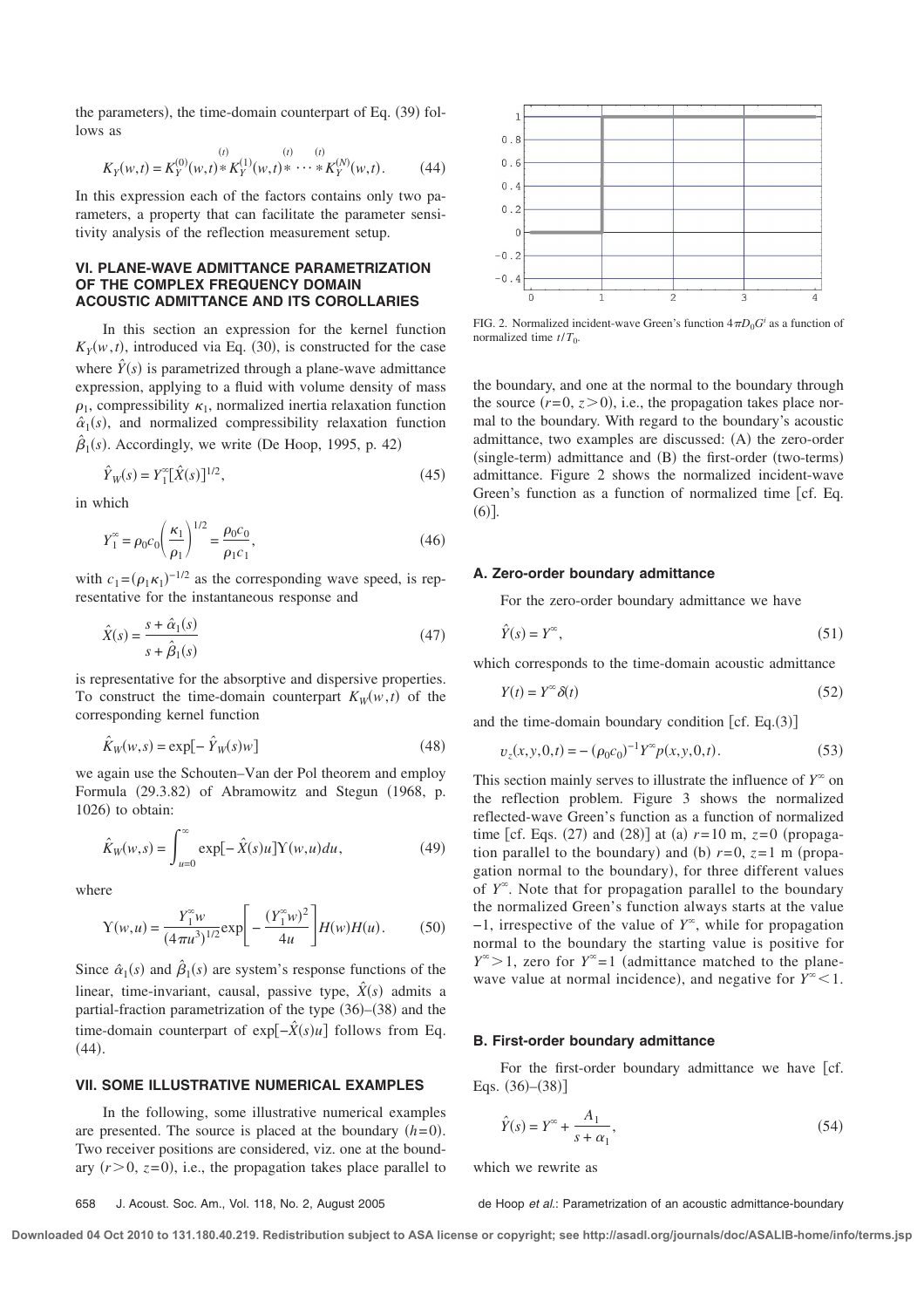

FIG. 3. Normalized reflected-wave Green's function  $4\pi D_1 G^r$  as a function of normalized time  $t/T_1$ . Zero-order acoustic boundary admittance  $Y = Y^{\infty}$ . Source at boundary  $(h= 0)$ ;  $c_0 = 330$  m/s. (a) Propagation parallel to boundary  $(r= 10 \text{ m}, z= 0)$ , (b) propagation normal to boundary  $(r=0, z=1 \text{ m})$ . Curves:  $(- \tcdot)$  *Y*<sup> $\infty$ </sup>=2.0,  $(- \tcdot)$  *Y*<sup> $\infty$ </sup>=1.0 (matched to plane-wave value at normal incidence),  $(- \dots -)$  *Y*<sup> $\infty$ </sup>=0.5.

$$
\hat{Y}(s) = Y^{\infty} \frac{s + z_1}{s + p_1},\tag{55}
$$

where  $-p_1 = -\alpha_1$  is the pole of  $\hat{Y}(s)$  and  $-z_1$  is the zero of  $\hat{Y}(s)$ , both located in the left half of the complex *s* plane, and

$$
A_1 = Y^{\infty}(z_1 - p_1) \tag{56}
$$

is the residue at the pole. Equations  $(54)$  and  $(55)$  correspond to the time-domain acoustic admittance

$$
Y(t) = Y^{\infty} \delta(t) + A_1 \exp(-\alpha_1 t) H(t)
$$
\n(57)

and the time-domain boundary condition [cf. Eq.(3)]

$$
(\partial_t + 1/\tau_v)v_z(x, y, 0, t) = -(\rho_0 c_0)^{-1} Y^{\infty} (\partial_t + 1/\tau_p) p(x, y, 0, t),
$$
\n(58)

where  $\tau_v = 1/p_1$  is the velocity relaxation time and  $\tau_p = 1/z_1$  is the pressure relaxation time (Christensen, 2003, pp.  $17-19$ ; Meinardi, 2002, p. 105). This section mainly serves to illustrate the influence of  $\tau_v$  and  $\tau_p$  on the reflection problem. Therefore, we take  $Y^{\infty} = 1$ , which implies matching to the plane-wave admittance at normal incidence.

Figure 4 shows the normalized reflected-wave Green's function as a function of normalized time  $\lceil$  cf. Eqs. (28) and  $(33)$ ] at (a)  $r= 10$  m,  $z= 0$  (propagation parallel to the bound-



FIG. 4. Normalized reflected-wave Green's function  $4\pi D_1 G^r$  as a function of normalized time  $t/T_1$ . First-order acoustic boundary admittance:  $(\partial_t$ +  $1/\tau_v$ ) $v = -(p_0c_0)^{-1}Y^{\infty}(\partial_t + 1/\tau_p)p$  at boundary. Source at boundary (*h*=0);  $Y^{\infty}$ = 1.0 (matched to plane-wave value at normal incidence), *c*<sub>0</sub>=330 m/s. (a) Propagation parallel to boundary  $(r= 10 \text{ m}, z= 0)$ , (b) propagation normal to boundary  $(r=0, z=1 \text{ m})$ . Curves:  $(- \cdot -) \tau_v = 1.0 \times 10^{-3} \text{ s}, \tau_p = 5.0$  $\times 10^{-2}$  s,  $A_1 = -9.8 \times 10^2$  s<sup>-1</sup>; (- .. -)  $\tau_v = 2.0 \times 10^{-3}$  s,  $\tau_p = 5.0 \times 10^{-2}$  s,  $A_1$ **=**−4.8×10<sup>2</sup> s<sup>-1</sup>; (- ... -)  $τ<sub>v</sub>$ =5.0×10<sup>-3</sup> s,  $τ<sub>p</sub>$ =5.0×10<sup>-2</sup> s, *A*<sub>1</sub>=−1.8  $\times$  10<sup>2</sup> s<sup>-1</sup>; (- - -)  $\tau_v$ = 1.0  $\times$  10<sup>-1</sup> s,  $\tau_p$ = 5.0  $\times$  10<sup>-2</sup> s,  $A_1$ = 1.0  $\times$  10<sup>1</sup> s<sup>-1</sup>.

ary) and (b)  $r=0$ ,  $z=1$  m (propagation normal to the boundary), for four different values of  $\tau_v$ , with  $\tau_p$  fixed. As Fig.  $4(a)$  shows, strong oscillations occur at propagation parallel to the boundary, which phenomenon has been referred to in Sec. I. No such oscillations show up in the propagation normal to the boundary, as Fig.  $4(b)$  shows. It can be argued that this behavior can be inferred from Eq. (31), where  $\Gamma_1$  is related to the offset normal to the boundary and occurs in the damping exponential function, while  $\Gamma_2$  is related to the offset parallel to the boundary and occurs in the oscillating Bessel functions. Apparently, such an easy interpretation does not apply to Eq. (43), where for  $A_n > 0$  the Bessel functions are oscillatory, while for  $A_n < 0$  they change into modified Bessel functions of the first kind that show a monotonic behavior.

#### **VIII. DISCUSSION OF THE RESULTS**

Via the combined applications of the modified Cagniard method and the Schouten–Van der Pol theorem of the unilateral Laplace transformation the time-domain acoustic pressure of the monopole (volume injection) point-source excited wave reflected against a locally reacting, absorptive and dis-

J. Acoust. Soc. Am., Vol. 118, No. 2, August 2005 de Hoop et al.: Parametrization of an acoustic admittance-boundary 659